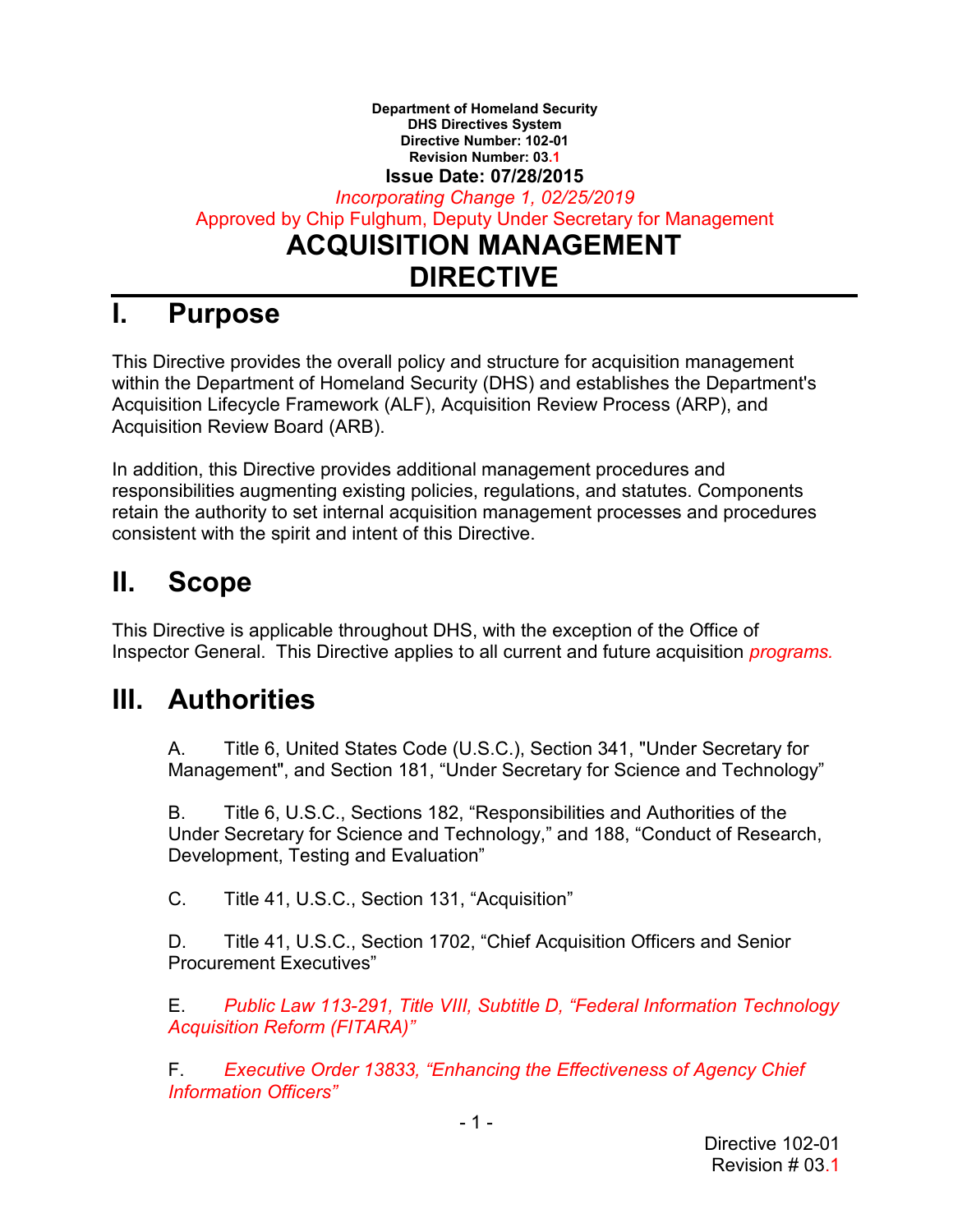G. *Office of Management & Budget (OMB) Circular A-130, "Management of Federal Information Technology Resources"*

H. DHS Delegation 00701, "Delegation to the Chief Acquisition Officer" and Delegation 00704, "Delegation to the Executive Director, Office of Program Accountability and Risk Management"

I. *DHS Directive 071-02, "The Joint Requirements Council"* Secretary Johnson Memorandum for DHS Leadership, "Strengthening Departmental Unity of Effort," April 22, 2014

J. *DHS Directive 102-05, "Technical Assessments"* Secretary Johnson Memorandum for DHS Leadership, "DHS Joint Requirements Council," June 26, 2014

# **IV. Responsibilities**

A. The *Chief Acquisition Officer (CAO)* exercises overall management, administration, and oversight of the Department's acquisition policies and procedures. The CAO responsibilities include, but are not limited to:

1. Managing the direction of acquisition policy for DHS, including implementation of acquisition policies, regulations, and standards;

2. Serving as the Acquisition Decision Authority (ADA), for Level 1, Level 2, and other specified acquisition *programs*;

3. Designating Component Acquisition Executives (CAEs); and

4. Chartering and designating the chair and membership of Executive Steering Committees (ESCs) when established for major acquisition *programs*.

B. *Component Heads* nominate the CAE to oversee Component acquisition management in accordance with Department policies and procedures and ensure sound management, review, support, approval, and oversight of all acquisition *program* types within their respective organizations.

C. The *Under Secretary for Science and Technology (USST)* provides scientific, engineering, and analytical support for strategic acquisition investments and resource decisions including:

1. Supporting the assessment of programmatic requirements, and alternatives;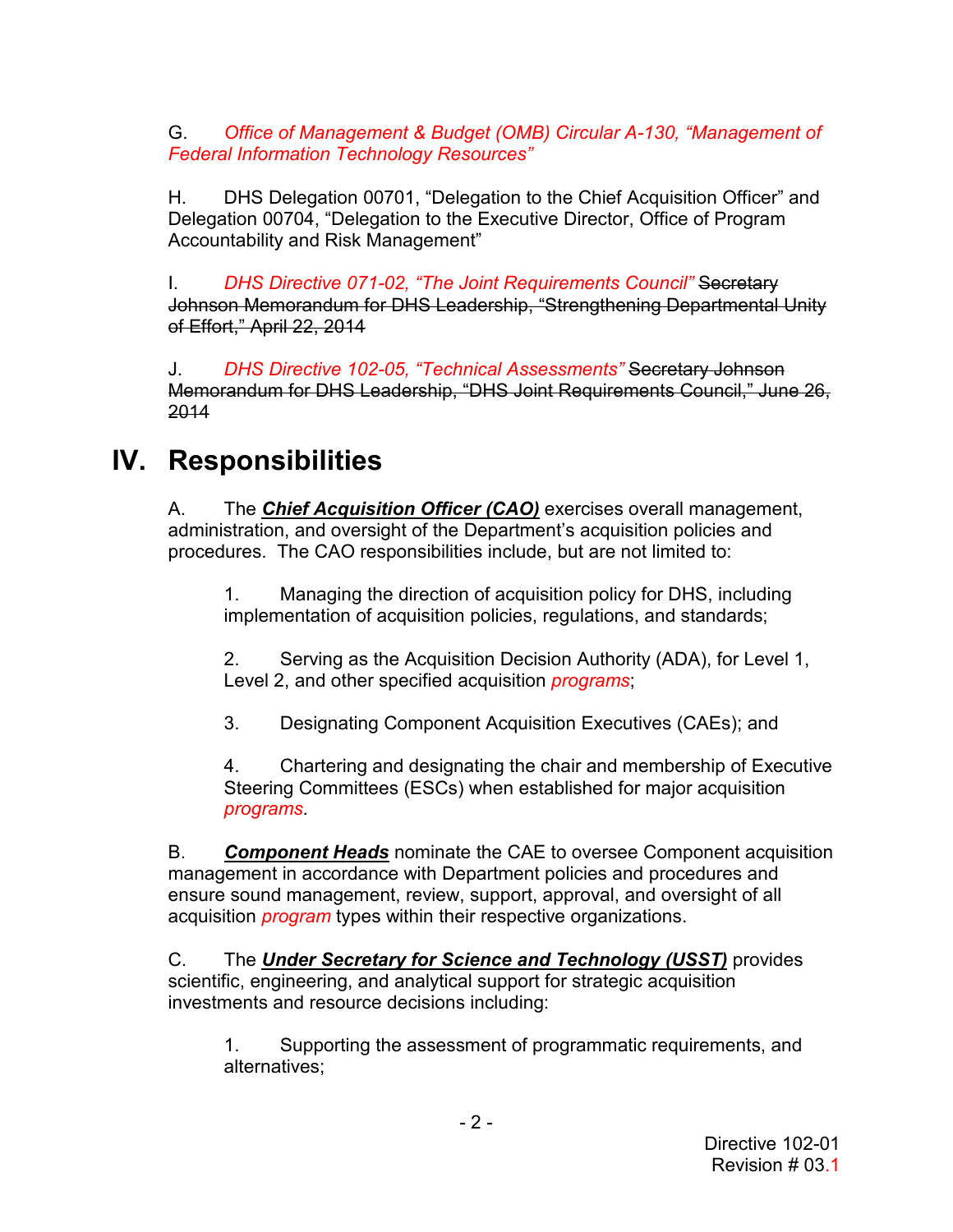2. Supporting the Department's acquisition process, particularly with regard to requirements development, analytic processes, use of standards, systems engineering, and technology readiness, *and conducting Technical Assessments (in conjunction with OCIO for major IT acquisition programs)*; and

3. The Director, *Office of* Test and Evaluation develops and prescribes test and evaluation policy and processes, provides Operational Test and Evaluation oversight within the Department, and is a member of the ARB providing an independent assessment of test and evaluation progress and status for DHS acquisition programs.

D. The *Under Secretary for Strategy, Policy, and Plans Assistant*  **Secretary for Policy** supports acquisition and management via the DHS Strategic Requirements Planning Process, develops Integrated Planning Guidance, and ensures acquisitions support the DHS Quadrennial Homeland Security Review Report, the DHS Strategic Plan, and other appropriate successor documents.

E. The *Acquisition Decision Authority* is the official for each acquisition who is responsible for ensuring compliance with this Directive. *The ADA reviews and approves* by reviewing and approving the *entry of an acquisition program into the next* movement of acquisition through ALF phases *of the acquisition lifecycle process* after *when* they *acquisition program* meet*s* the applicable criteria established in the implementing Instruction to this Directive.

F. *DHS Line of Business Chiefs* responsibilities are established in accordance with applicable law, delegation letters, and as appropriate within this Directive's implementing Instructions, manuals, guidebooks, and/or equivalent. These chiefs are members of the ARB and include, but are not limited to, the DHS Chief Financial Officer, the Chief Information Officer, the Chief Procurement Officer, the Chief Human Capital Officer, the Chief Security Officer*,* and the Chief Readiness Support Officer.

G. *The DHS Chief Information Officer (CIO) exercises leadership and authority for the management of IT resources and ensures that IT is acquired and information resources are managed to achieve the Department's strategic and information management goals. The CIO is responsible for implementation of the approved enterprise architecture, for ensuring compliance with and effective implementation of information policies, and for approval of the IT elements of any Department plans that balance IT with other uses of agency funding.*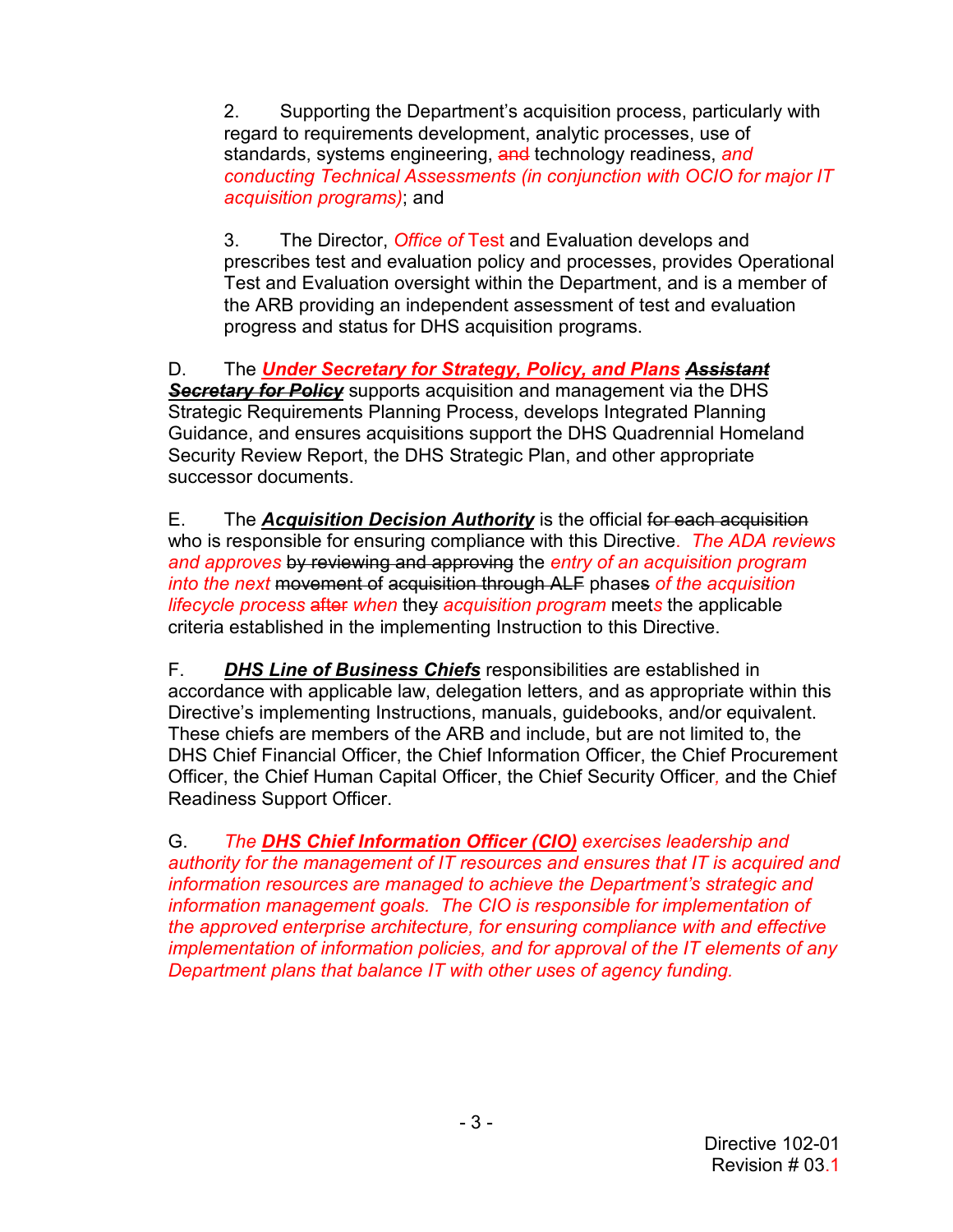H. *The Component Acquisition Executive* is, excluding when the CAE resides in the Department's Management Directorate, the Component's senior acquisition official. The senior acquisition official in the Department's Management Directorate is the CAO. The CAE is responsible for implementation, management, and oversight of the Component's acquisition *program* processes and as appropriate coordinating those processes with contracting and procurement processes established by the Head of Contracting Activity. Other CAE responsibilities are as set forth per the CAE Designation Memorandum and as described in the implementing Instructions to this Directive.

I. The *Executive Director, Office of Program Accountability and Risk Management (PARM)*, as delegated by the CAO, manages DHS-wide acquisition *management* policy, governance*,* and oversight. Principal duties include;

1. *In conjunction with the CIO, d*eveloping and maintaining acquisition program management policy, procedures, and quidance processes.

2. Monitoring the CAE structure to assess adequacy of staffing compliance with Departmental policies and instructions;

3. Advising and providing requirements to the Department Acquisition Career Manager (ACM) on certification standards for all acquisition program management disciplines;

4. Providing technical support and assistance to Department acquisition *program* and *the* acquisition *program* personnel *workforce*;

5. Serving as the DHS executive agent, ARP coordinator and ARB Executive Secretariat with approval authority on selected acquisition *program* documentation; and

6. *In conjunction with the CIO, o*verseeing the Department's acquisition program portfolio to monitor each investment's cost, schedule, and performance targets.

J. An *Executive Steering Committee (ESC)* may be established by the CAO to provide support and guidance to major acquisition *programs* between Acquisition Decision Events (ADE).

K. The *DHS Joint Requirements Council (JRC)* provides oversight of the DHS requirements generation process, harmonizes efforts across the Department, and makes prioritized recommendations to the Deputies Management Action Group (DMAG) for those validated requirements.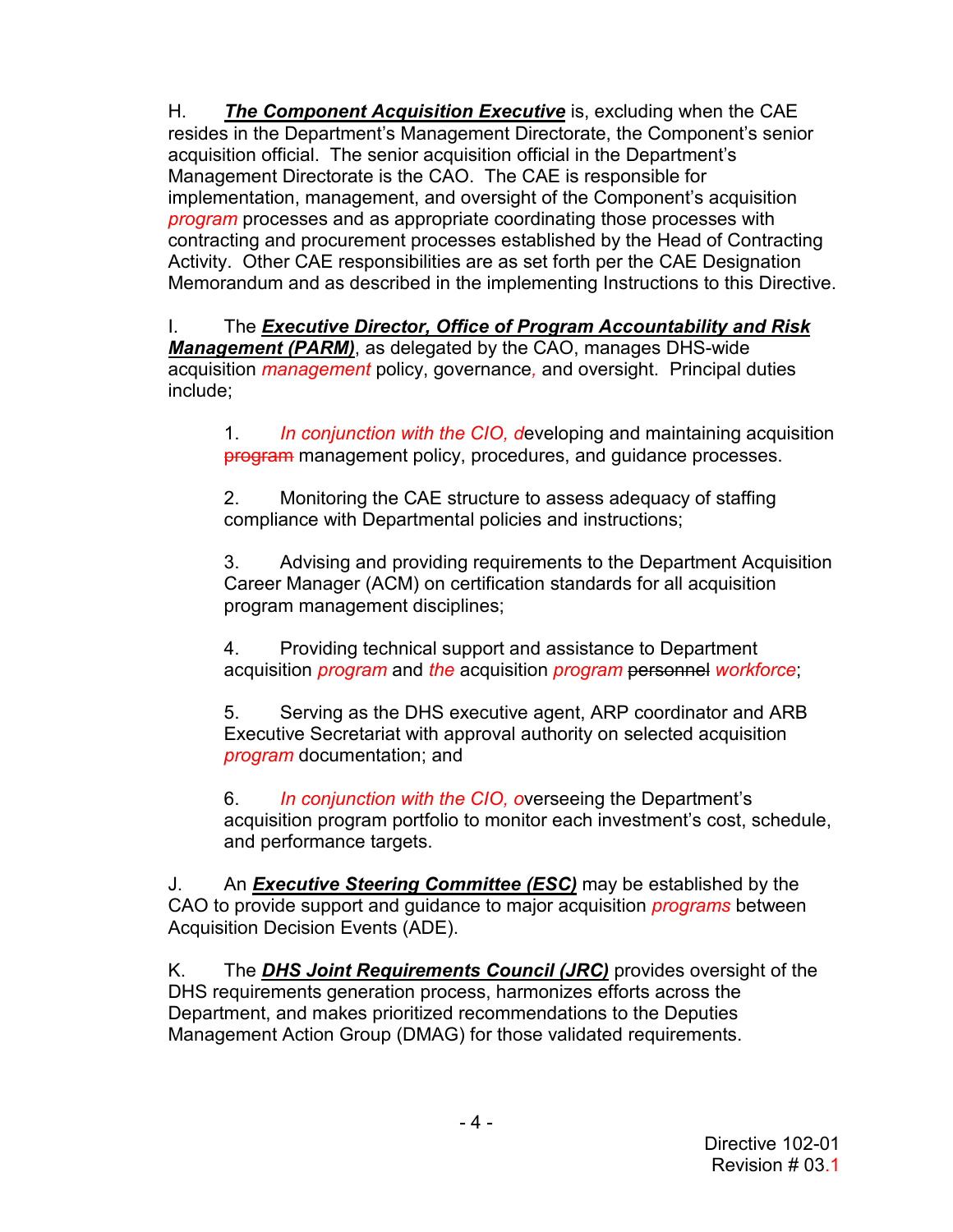# **V. Policy and Requirements**

#### A. Acquisition Lifecycle Framework (ALF)

DHS has adopted the ALF to assure consistent and efficient acquisition management, support, review, and approval throughout the Department. The ALF applies to the acquisition of capital assets, *and* service*s* contracts, IAAs and IGAs. The ALF interlinks the Department's requirements process (in coordination with JRC/DMAG), the resourcing process, (i.e., Planning, Programming, Budgeting, and Execution) and other processes such as systems engineering and enterprise architecture. The ALF is a four-phase process through which a program progresses in order to deliver or field a new product or capability. The four phases, as shown in [Figure 1,](#page-4-0) are: 1) Need, 2) Analyze & Select, 3) Obtain, and 4) Produce/Deploy, Support, and Dispose.

The progression through the phases includes Acquisition Decision Events (ADEs) where the ADA decides whether the proposed acquisition *program* meets certain requirements necessary to move on to the next phase. The ALF process is detailed in an implementing Instruction accompanying this Directive. These documents collectively serve as the Department's primary acquisition processes.



Figure 1. The DHS Acquisition Lifecycle Framework

#### <span id="page-4-0"></span>B. Acquisition Review Board and the Acquisition Review Process

With respect to acquisitions *programs*, the ARB oversees executable business strategy, resources, management, accountability, and alignment to strategic initiatives. The ARB supports the ADA in determining the appropriate direction for an acquisition *program* at the ADEs. ADA approval at each ADE is required for an acquisition *program* to proceed to the next phase in the acquisition lifecycle.